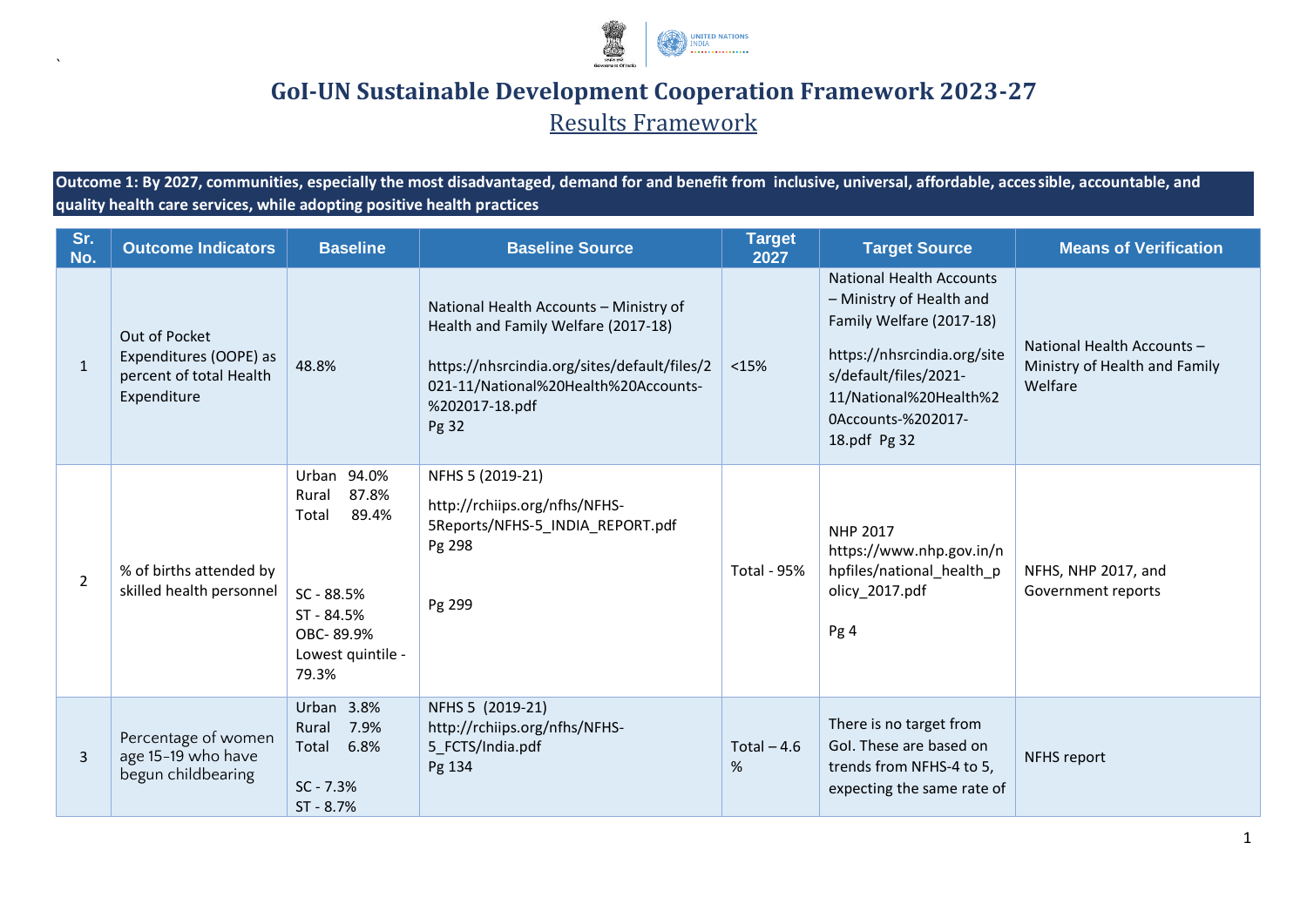

| Sr.<br>No. | <b>Outcome Indicators</b>                                                                                       | <b>Baseline</b>                                                                                                  | <b>Baseline Source</b>                                                                                                                                                   | <b>Target</b><br>2027 | <b>Target Source</b>                                                                       | <b>Means of Verification</b>   |
|------------|-----------------------------------------------------------------------------------------------------------------|------------------------------------------------------------------------------------------------------------------|--------------------------------------------------------------------------------------------------------------------------------------------------------------------------|-----------------------|--------------------------------------------------------------------------------------------|--------------------------------|
|            |                                                                                                                 | OBC-5.8%<br>Lowest quintile -<br>10.0%                                                                           | Same as above Pg 135                                                                                                                                                     |                       | decline to continue till<br>2027.                                                          |                                |
| 4          | % Children under the<br>age of three years<br>breastfed within one<br>hour of birth                             | 41.80%                                                                                                           | http://rchiips.org/nfhs/NFHS-<br>5Reports/NFHS-5 INDIA REPORT.pdf<br>NHFS-5 Report, Pg 397                                                                               | 70%                   | <b>NFHS Survey Report</b>                                                                  | <b>NFHS Survey Report</b>      |
| 5          | % women in the<br>reproductive age group<br>(15 - 49 years) using<br>modern methods of<br>contraceptives (mCPR) | Urban 58.5%<br>Rural 55.5%<br>Total 56.4%<br>$SC - 57%$<br>ST - 55.1%<br>OBC-56.6%<br>Lowest quintile -<br>50.7% | http://rchiips.org/nfhs/NFHS-<br>5Reports/NFHS-5 INDIA REPORT.pdf<br>NFHS 5 Report Pg 182<br>http://rchiips.org/nfhs/NFHS-<br>5Reports/NFHS-5_INDIA_REPORT.pdf<br>Pg 176 | 66%                   | <b>NFHS Survey Report</b>                                                                  | <b>NFHS Survey Report</b>      |
| 6          | % Children (ages 12-23<br>months) fully<br>immunized                                                            | Total: 76.4%<br>Girls: 61.9%<br>Boys: 62.1%                                                                      | http://rchiips.org/nfhs/NFHS-<br>5Reports/NFHS-5 INDIA REPORT.pdf<br>NFHS 5 Report                                                                                       | 90% (2025)            | NHP 2017 (Pg 4)<br>https://www.nhp.gov.in/n<br>hpfiles/national health p<br>olicy 2017.pdf | NFHS and<br>Government reports |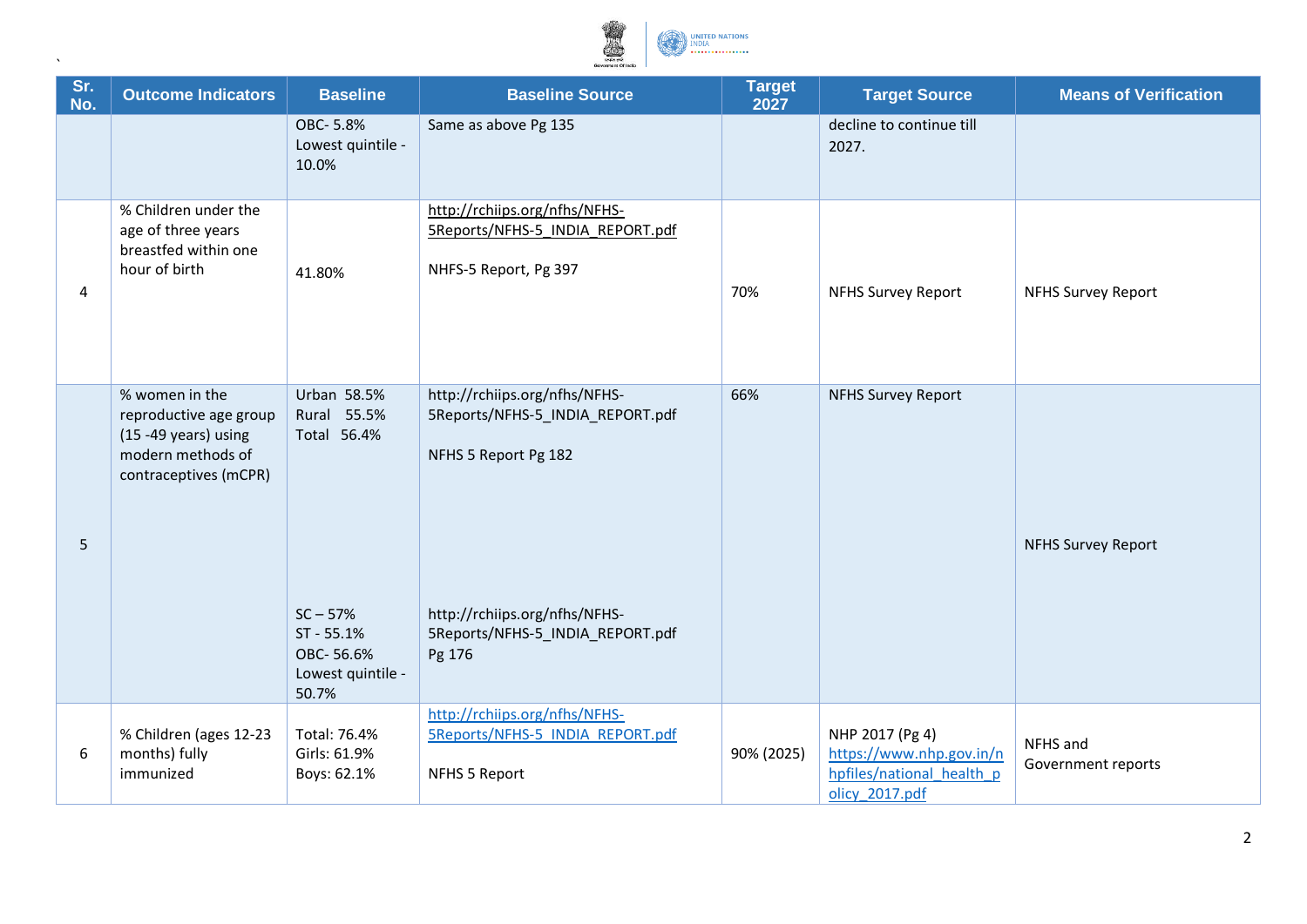

| Sr.<br>No.               | <b>Outcome Indicators</b>                                                                                         | <b>Baseline</b>                    | <b>Baseline Source</b>                         | <b>Target</b><br>2027 | <b>Target Source</b>                                                                | <b>Means of Verification</b>   |
|--------------------------|-------------------------------------------------------------------------------------------------------------------|------------------------------------|------------------------------------------------|-----------------------|-------------------------------------------------------------------------------------|--------------------------------|
|                          |                                                                                                                   |                                    |                                                |                       | Road map to 90% full<br>immunization coverage                                       |                                |
| $\overline{\phantom{a}}$ | % of known<br>hypertensive<br>individuals maintain<br>controlled disease<br>status (controlled<br>blood pressure) | Urban -11.1%<br><b>Rural 13.2%</b> | National NCD Monitoring Survey (2017-<br>2018) | 80% (2025)            | NHP 2017<br>https://www.nhp.gov.in/n<br>hpfiles/national health p<br>olicy 2017.pdf | National NCD Monitoring Survey |

## **Outcome 2: By 2027, all people, including children, women, and marginalised populations have increased access to and consumption of adequate, affordable, and diverse nutritious food, and quality services year-round**

| Sr.<br>No.     | <b>Outcome indicators</b>                                                                                                       | <b>Baseline</b>                                                                 | <b>Baseline Source</b>                                                                                                                                                                                                                                              | <b>Target</b><br>2027                                                       | <b>Target Source</b>                                                                                      | <b>Means of Verification</b>                                                                           |
|----------------|---------------------------------------------------------------------------------------------------------------------------------|---------------------------------------------------------------------------------|---------------------------------------------------------------------------------------------------------------------------------------------------------------------------------------------------------------------------------------------------------------------|-----------------------------------------------------------------------------|-----------------------------------------------------------------------------------------------------------|--------------------------------------------------------------------------------------------------------|
|                |                                                                                                                                 |                                                                                 |                                                                                                                                                                                                                                                                     |                                                                             |                                                                                                           |                                                                                                        |
| $\mathbf{1}$   | Number of<br>children/adolescents<br>aged 10-19 provided 4<br>Weekly IFA table (total;<br>girls; boys)                          | <b>Total: 33.9</b><br>million<br>Girls:<br>18.2million<br>Boys: 14.7<br>million | Health Management Information System<br>(HMIS) (2021)                                                                                                                                                                                                               | <b>Total: 118</b><br>million<br>Girls: 79<br>million<br>Boys: 39<br>million | <b>Health Management</b><br><b>Information System</b>                                                     | <b>Health Management Information</b><br>System (HMIS)                                                  |
| 2 <sup>1</sup> | Number of children aged<br>0-59 months (0-5 and 6-<br>59 months) affected by<br>SAM who are admitted<br>into treatment" (total) | 477000                                                                          | State level data and reports as compiled<br>by UNICEF (2021)<br>There is currently no formal/ official<br>reporting system for this indicator;<br>UNICEF is collecting and compiling<br>reports through their field offices after<br>consultation state departments | 1200000                                                                     | Poshan Tracker and NRC<br>reports as available / State<br>level data and reports as<br>compiled by UNICEF | Poshan Tracker and NRC reports<br>as available / State level data and<br>reports as compiled by UNICEF |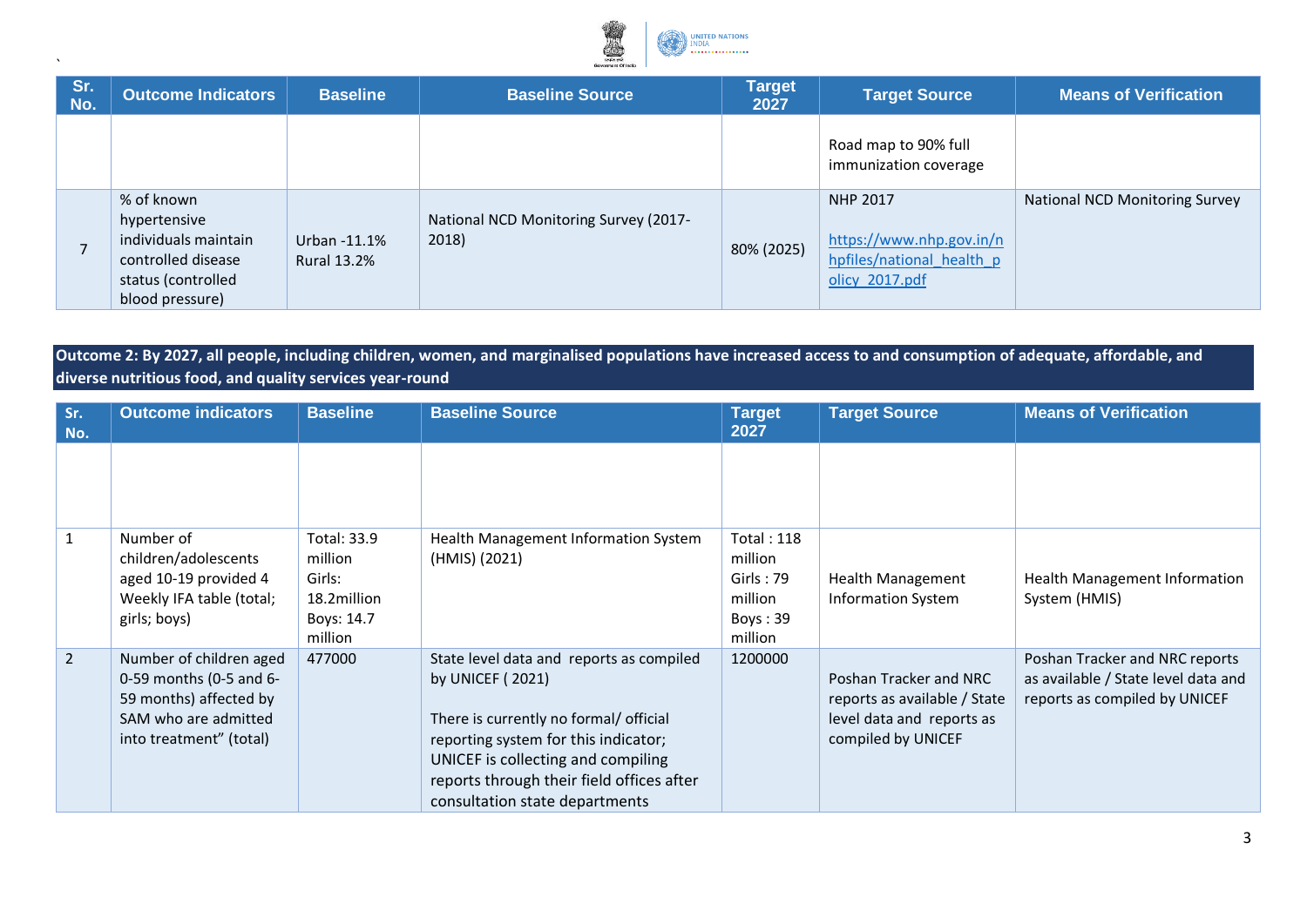

| Number of social safety     | 226 million | DFPD dashboard on fortified rice/ State | 800 million | DFPD dashboard on          | DFPD dashboard on fortified rice/ |  |  |
|-----------------------------|-------------|-----------------------------------------|-------------|----------------------------|-----------------------------------|--|--|
| net beneficiaries with      |             | DFPD reports (2022)                     | (2024)      | fortified rice/ State DFPD | State DFPD reports                |  |  |
| access to fortified staples |             |                                         |             | reports                    |                                   |  |  |
| (total)                     |             | https://dfpd.gov.in/Introduction.htm    |             |                            |                                   |  |  |
|                             |             |                                         |             | https://dfpd.gov.in/Introd |                                   |  |  |
|                             |             |                                         |             | uction.htm                 |                                   |  |  |

**Outcome 3: By 2027, all children and young people, especially the most vulnerable have equitable access to quality learning and skills development within safe and inclusive education environments**

| Sr.<br>No.     | <b>Outcome</b><br><b>Indicators</b>                                                                                                                | <b>Baseline</b>                                                                              | <b>Baseline Source</b>                                                                                                                                                               | <b>Target</b><br>2027                                                                                 | <b>Target Source</b>                                                                  | <b>Means of Verification</b>                                                        |
|----------------|----------------------------------------------------------------------------------------------------------------------------------------------------|----------------------------------------------------------------------------------------------|--------------------------------------------------------------------------------------------------------------------------------------------------------------------------------------|-------------------------------------------------------------------------------------------------------|---------------------------------------------------------------------------------------|-------------------------------------------------------------------------------------|
| $\mathbf{1}$   | % of new admissions<br>of students in class 1<br>who have pre-school<br>experience (total;<br>girls; boys)                                         | Total: 51.0%;<br>$G: 51.1\%; B:$<br>50.9%                                                    | Unified District Information System for<br>Education (UDISE+) (2021) Calculated from<br>Page 83<br>https://udiseplus.gov.in/assets/img/dcf20<br>21/UDISE+2020_21_Booklet_English.pdf | Total:<br>62.0%;<br>$G: 62.1\%;$<br>B: 61.9%                                                          | Derived from Unified<br>District Information<br>System for Education<br>(UDISE+) 2021 | Unified District Information<br>System for Education (UDISE+)                       |
| $\overline{2}$ | % of students in<br>grade 3, 5, 8, 10<br>achieving at least a<br>minimum proficiency<br>level (total; girls;<br>boys; urban/rural; ST;<br>SC; OBC) | <b>GRADE 3: 39%</b><br>G:40.0%; B:37%;<br>ST:35%; SC:39%<br>OBC:38%;<br>R:39%; U:38%;        | National Achievement Survey (NAS) 2021                                                                                                                                               | <b>GRADE 3:</b><br>49%<br>G:50%<br>$B:47\%;$<br>ST:47 %;<br>SC:51%<br>OBC:48%;<br>R:49%;<br>$U:48\%;$ | <b>Derived from National</b><br>Achievement Survey 2017                               | Department of School Education<br>and<br>Literacy, Ministry of Education<br>Reports |
|                | Language                                                                                                                                           | Grade 5<br>42%<br>$(G: 44\%; B:$<br>39%; U: 43%;<br>R: 41%; ST:<br>37%; SC: 39%;<br>OBC: 39% |                                                                                                                                                                                      | Grade 5<br>52%<br>$(G: 54\%; B:$<br>49%; U:<br>52%; R:<br>52%; ST:<br>49%; SC:                        |                                                                                       |                                                                                     |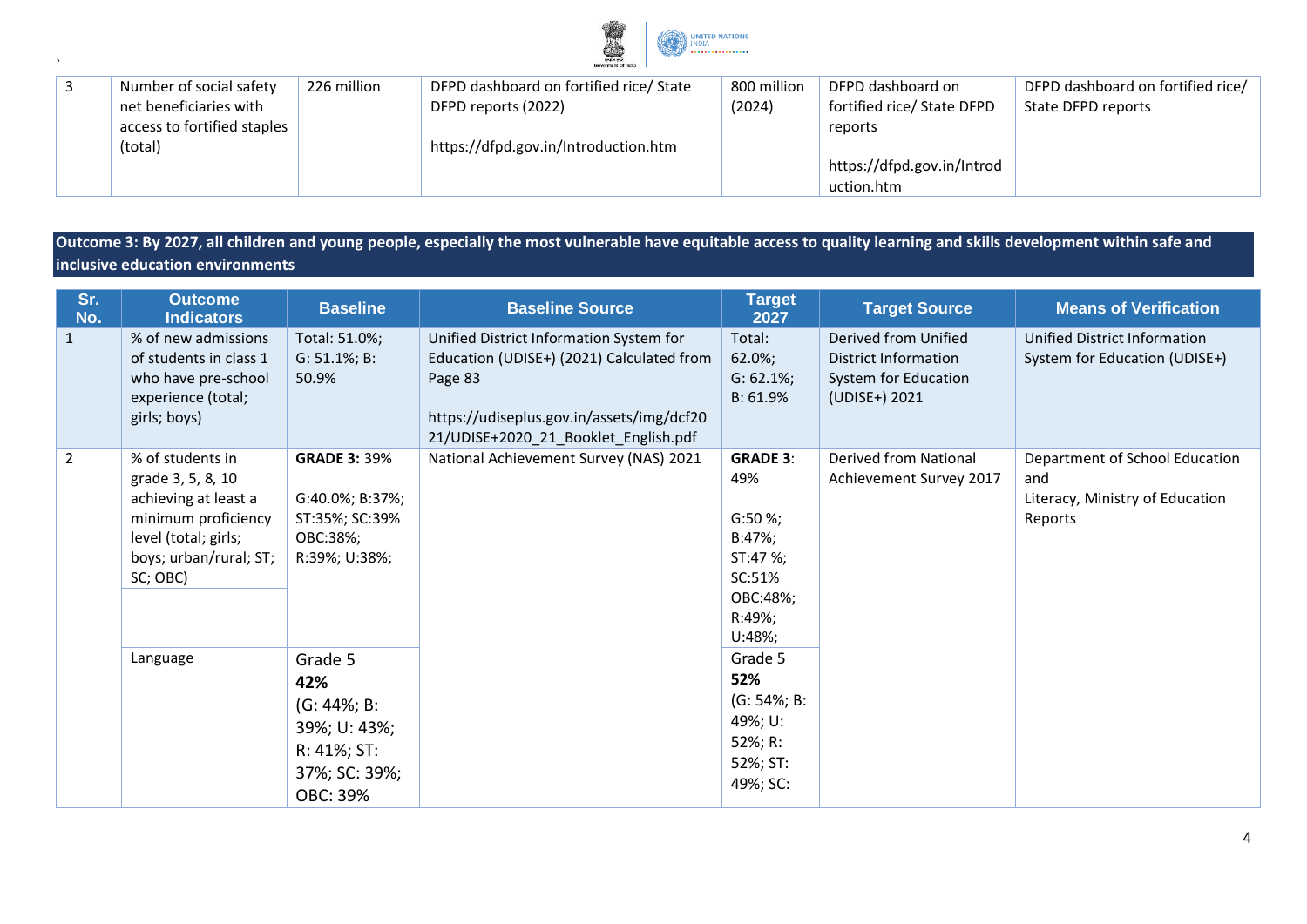

 $\bar{\mathbf{v}}$ 

| Sr.<br>No. | <b>Outcome</b><br><b>Indicators</b> | <b>Baseline</b>                                                                                     | <b>Baseline Source</b> | <b>Target</b><br>2027                                                                               | <b>Target Source</b> | <b>Means of Verification</b> |
|------------|-------------------------------------|-----------------------------------------------------------------------------------------------------|------------------------|-----------------------------------------------------------------------------------------------------|----------------------|------------------------------|
|            |                                     |                                                                                                     |                        | 51%; OBC:<br>49%                                                                                    |                      |                              |
|            |                                     | Grade 8<br>38%<br>(G: 39%; B:<br>37%; U: 41%;<br>R: 37%; ST:<br>32%; SC: 34%;<br>OBC: 40%)          |                        | Grade 8<br>50%<br>$(G: 51\%; B:$<br>49%; U:<br>52%; R:<br>50%; ST:<br>46%; SC:<br>48%; OBC:<br>52%  |                      |                              |
|            | Mathematics                         | Grade 5:<br>42%<br>$(G: 44\%; B:$<br>39%; U: 43%;<br>R: 41%; ST:<br>37%; SC: 39%;<br>OBC: 39%)      |                        | Grade 5:<br>52%<br>$(G:54\%; B:$<br>49%; U:<br>52%; R:<br>52%; ST:<br>49%; SC:<br>51%; OBC:<br>49%) |                      |                              |
|            |                                     | Grade 8<br>40%<br>$(G: 40\%; B:$<br>39%; U: 32%;<br>R: 42%; ST:<br>37%; SC: 35%;<br><b>OBC: 43%</b> |                        | Grade 8<br>52%<br>(G: 52%,<br>B: 51%; U:<br>43%; R:<br>55%; ST:<br>51%; SC:<br>49%; OBC:<br>55%)    |                      |                              |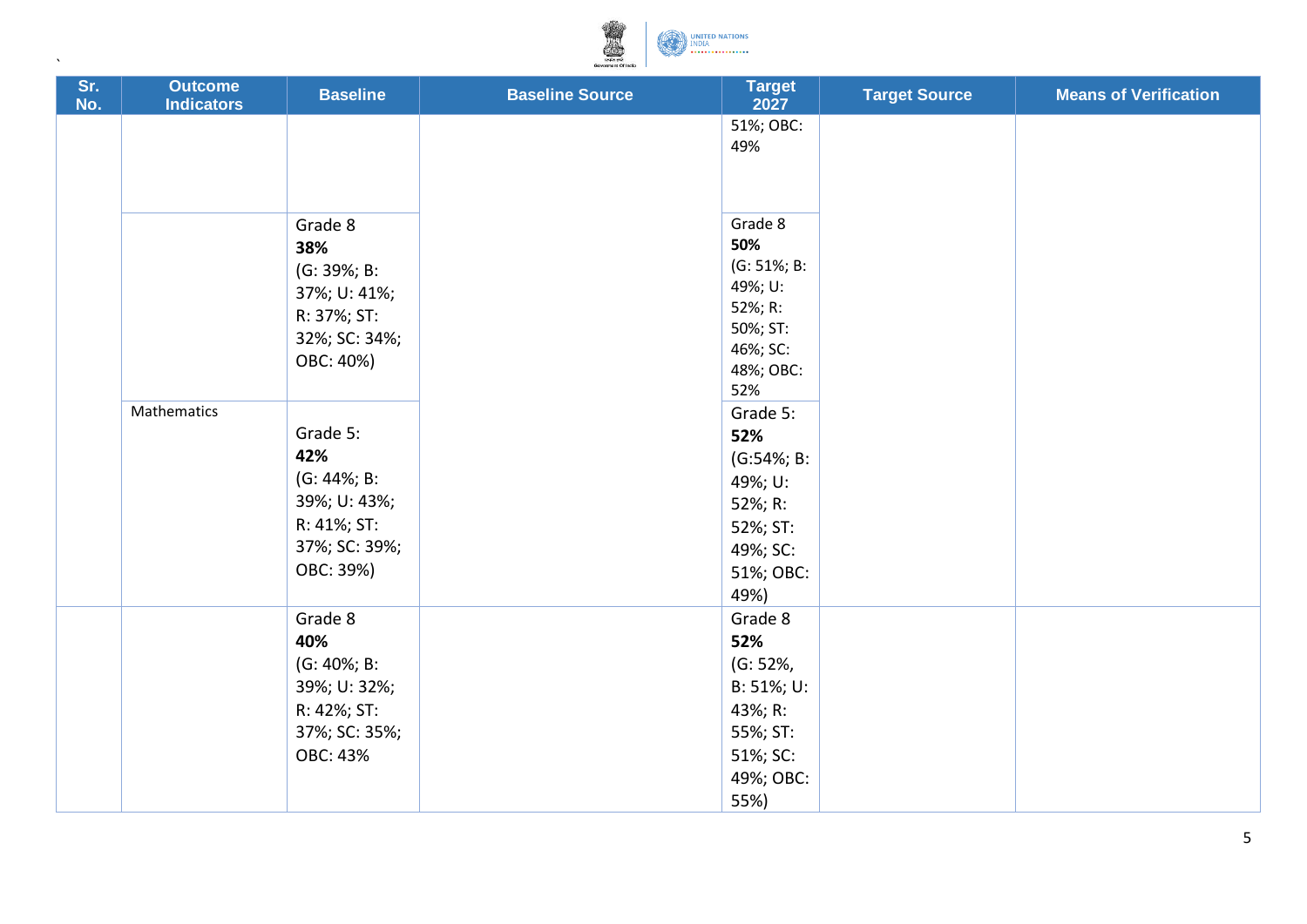

 $\bar{\mathbf{v}}$ 

| Sr.<br>No. | <b>Outcome</b><br><b>Indicators</b>                                                                                     | <b>Baseline</b>                                                                                                                                   | <b>Baseline Source</b>                                                                                                                                                                    | <b>Target</b><br>2027                                                                                                                                    | <b>Target Source</b>                                                                                                                  | <b>Means of Verification</b>                                                                                                             |
|------------|-------------------------------------------------------------------------------------------------------------------------|---------------------------------------------------------------------------------------------------------------------------------------------------|-------------------------------------------------------------------------------------------------------------------------------------------------------------------------------------------|----------------------------------------------------------------------------------------------------------------------------------------------------------|---------------------------------------------------------------------------------------------------------------------------------------|------------------------------------------------------------------------------------------------------------------------------------------|
| 3          | Age specific<br>attendance rate (in<br>percentage) (total;<br>girls; boys; ST; SC,<br>Muslim)<br>Elementary (6-13 yrs.) | Total: 94.2%;<br>G:93.9%;<br>B: %94.4;<br>ST:91.1%;<br>SC:93.1%;<br>OBC:94.6%;<br>Mus:94.9%;<br>R:93.6%;<br>$U:95.7\%;$<br>Q1:88.1%;<br>Q5:98.2\$ | National Family Health Survey (NFHS)<br>(2021)<br>http://rchiips.org/nfhs/NFHS-<br>5Reports/NFHS-5 INDIA REPORT.pdf<br>Pg 64                                                              | Total:<br>96.7%<br>G:96.4%<br>B:96.9%;<br>ST:96.1%;<br>SC:98.1%<br>OBC:95.1%;<br>Mus:97.4%;<br>R:96.1%;<br>$U:98.2\%;$<br>Q1:91.1%;<br>Q5:98.6%          | Calculated from the NFHS<br>2021 unit level                                                                                           | National Family Health Survey<br>(NFHS), Alternate Source:<br>National Sample Survey (NSSO)                                              |
|            | Secondary (14-17<br>yrs.)                                                                                               | Total: 73.8%;<br>G:72.0%;<br>B:75.6%;<br>ST:62.3%;<br>SC:69.8%;<br>OBC:75.1%;<br>Mus:63.9%;<br>R:71.0%;<br>$U:80.5\%;$<br>Q1:56.0%;<br>Q5:91.4%   | Same as above                                                                                                                                                                             | Total:<br>78.8%;<br>$G:77.0\%;$<br>$B:80.6\%;$<br>ST:66.3%;<br>SC:73.8%;<br>OBC:80.1%;<br>Mus:67.9%;<br>R:77.0%;<br>$U:84.5\%;$<br>Q1:60.0%;<br>Q5:95.4% |                                                                                                                                       |                                                                                                                                          |
| 4          | Gross enrolment ratio<br>(GER) in higher<br>education (total; girls;<br>boys; SC; ST)                                   | <b>Total: 27%</b><br>G: 27.3%; B:<br>26.9%;<br>SC: 23.4%; ST:<br>18.0%                                                                            | All India Survey on Higher Education<br>(AISHE) (2021)<br>(Department of Higher Education, Ministry<br>of Education)<br>https://aishe.gov.in/aishe/viewDocument.<br>action?documentId=277 | <b>Total: 37%</b><br>G: 50%; B:<br>45%;<br>SC: 25.4%;<br>ST: 20%                                                                                         | Derived from All India<br>Survey on Higher<br>Education (AISHE) 2021<br>(Department of Higher<br>Education, Ministry of<br>Education) | All India Survey on Higher<br>Education (AISHE) (Department of<br>Higher Education, Ministry of<br>Education), and Government<br>reports |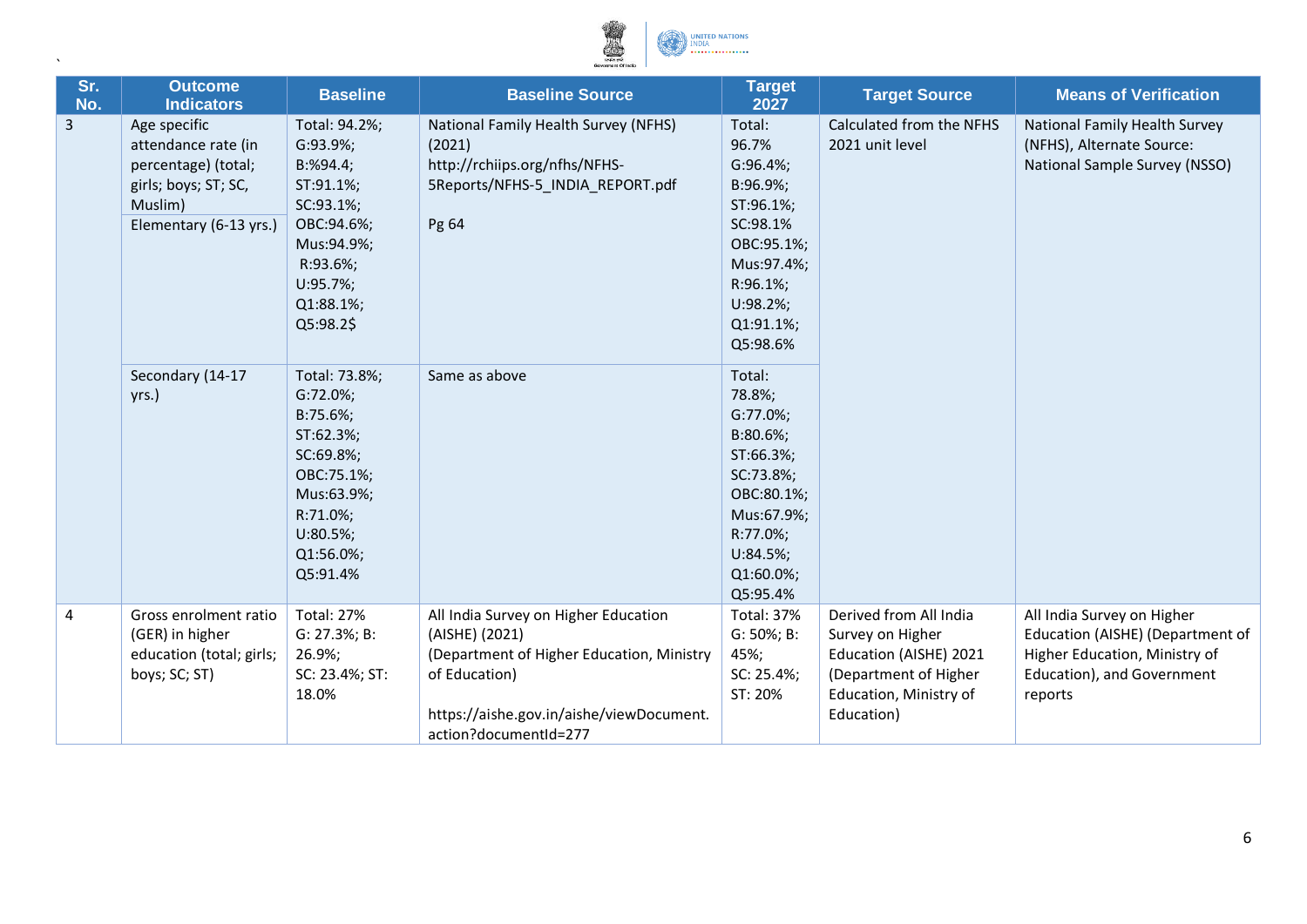

**Outcome 4: By 2027, people will benefit from and contribute to sustainable and inclusive growth through higher productivity, competitiveness and diversification in economic activities that create decent work, livelihoods, and income, particularly for youth and women**

| Sr.<br>No.     | <b>Outcome Indicators</b>                                                                                                    | <b>Baseline</b>                      | <b>Baseline Source</b>                                                                                                                                                                                                                                                    | Target 2027                  | <b>Target Source</b>                                                                                                                                                        | <b>Means of verification</b>                     |
|----------------|------------------------------------------------------------------------------------------------------------------------------|--------------------------------------|---------------------------------------------------------------------------------------------------------------------------------------------------------------------------------------------------------------------------------------------------------------------------|------------------------------|-----------------------------------------------------------------------------------------------------------------------------------------------------------------------------|--------------------------------------------------|
| $\mathbf{1}$   | Unemployment rate<br>by age and sex (NIF,<br>GIF)<br>Male<br>Female<br>Age, 15-29                                            | 4.8% (2020)<br>5.1%<br>4.2%<br>15.0% | MoSPI PLFS-Annual report 2019-20<br>https://mospi.gov.in/documents/213904<br>/301563//Annual_Report_PLFS_2019_20<br>m1627036454797.pdf/18afb74a-3980-<br>ab83-0431-1e84321f75af<br>and<br>SDG Dashboard SDG 8<br>http://www.sdgindia2030.mospi.gov.in/<br>dashboard/india | 3.8%<br>4.6%<br>3.7%<br>9.3% | MoSPI PLFS report 2027<br>https://mospi.gov.in/web/mospi/r<br>eports-publications<br>and<br>SDG Dashboard SDG 8<br>http://www.sdgindia2030.mospi.g<br>ov.in/dashboard/india | PLFS, National Sample Survey,<br>NSO, MoSPI      |
| $\overline{2}$ | Percentage of<br>workers in informal<br>sector among total<br>workers engaged in<br>non-agriculture sector<br>Male<br>Female | 69.5% (2020)<br>72.9%<br>56.5%       | MoSPI SDG Dashboard<br>http://www.sdgindia2030.mospi.gov.in/<br>dashboard/india                                                                                                                                                                                           | 59.5%<br>62.4%<br>56.5%      | MoSPI PLFS report 2027<br>https://mospi.gov.in/web/mospi/r<br>eports-publications<br>land<br>http://www.sdgindia2030.mospi.g<br>ov.in/dashboard/india                       | PLFS, ILOSTAT                                    |
| 3              | Manufacturing<br>Value Added (MVA)<br>as share of GDP                                                                        | 15.58<br>(2020)                      | MoSPI SDG Dashboard<br>http://www.sdgindia2030.mospi.gov.in/<br>dashboard/india                                                                                                                                                                                           | 20                           | MoSPI reports 2027 and<br>Dashboard<br>https://mospi.gov.in/web/mospi/r<br>eports-publications<br>http://www.sdgindia2030.mospi.g<br>ov.in/dashboard/india                  | National Accounts Division, NSO,<br><b>MoSPI</b> |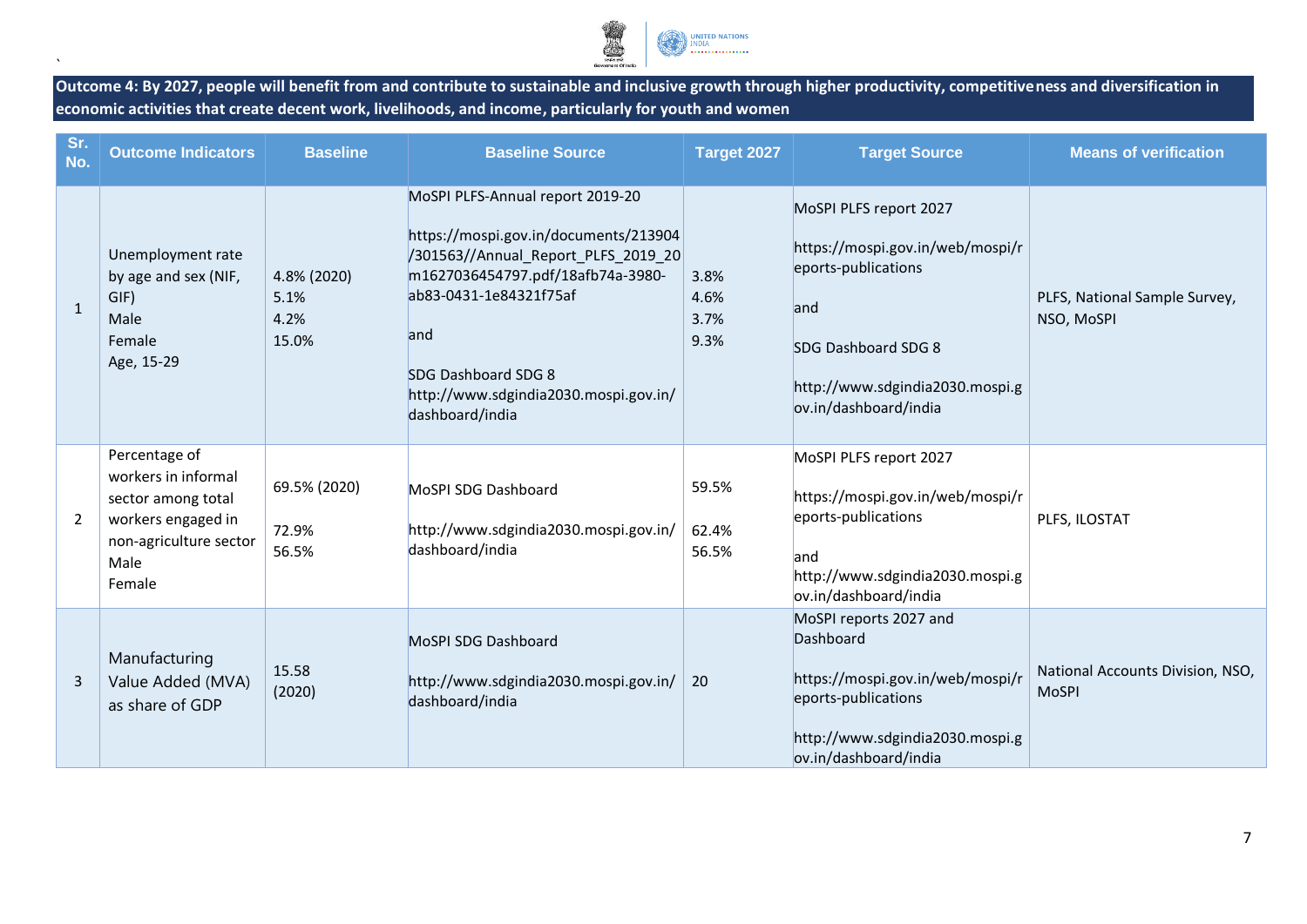

|            | Governent Of India                                                                                                    |                 |                                                                                                                                                                                                                                           |             |                                                                                                                                                       |                                             |  |
|------------|-----------------------------------------------------------------------------------------------------------------------|-----------------|-------------------------------------------------------------------------------------------------------------------------------------------------------------------------------------------------------------------------------------------|-------------|-------------------------------------------------------------------------------------------------------------------------------------------------------|---------------------------------------------|--|
| Sr.<br>No. | <b>Outcome Indicators</b>                                                                                             | <b>Baseline</b> | <b>Baseline Source</b>                                                                                                                                                                                                                    | Target 2027 | <b>Target Source</b>                                                                                                                                  | <b>Means of verification</b>                |  |
| 4          | Ratio of Female LFPR<br>to Male LFPR                                                                                  | 0.40            | Computed from Labour Force<br>participation rate from MOSPI PLFS-<br>Annual report 2019-20<br>https://mospi.gov.in/documents/213904<br>/301563//Annual_Report_PLFS_2019_20<br>m1627036454797.pdf/18afb74a-3980-<br>ab83-0431-1e84321f75af |             | MoSPI reports<br>https://mospi.gov.in/web/mospi/r<br>eports-publications                                                                              | PLFS, National Sample Survey,<br>NSO, MoSPI |  |
| 5          | Proportion of regular<br>wage/salaried<br>employees in non-<br>agriculture sector<br>with social security<br>benefits | 46.8% (2020)    | MoSPI SDG Dashboard<br>http://www.sdgindia2030.mospi.gov.in/<br>dashboard/india                                                                                                                                                           | 56.80%      | MoSPI reports<br>https://mospi.gov.in/web/mospi/r<br>eports-publications<br>and Dashboard<br>http://www.sdgindia2030.mospi.g<br>ov.in/dashboard/india | PLFS, National Sample Survey,<br>NSO, MoSPI |  |

**Outcome 5: By 2027, Government of India, state governments, communities' private sector and other actors take informed actions to address climate change, pollution, biodiversity loss and restore ecological integrity through improved knowledge, capacity and mainstreaming of relevant actions across sectoral programmes, policies and plans**

| Sr.<br>No. | <b>Outcome</b><br><b>Indicators</b>              | <b>Baseline</b> | <b>Baseline Source</b>                                                                                                                                                                  | Target 2027                                    | <b>Target Source</b>                                                                                                                           | <b>Means of verification</b>                                 |
|------------|--------------------------------------------------|-----------------|-----------------------------------------------------------------------------------------------------------------------------------------------------------------------------------------|------------------------------------------------|------------------------------------------------------------------------------------------------------------------------------------------------|--------------------------------------------------------------|
|            | Reduction in<br>Emission intensity of<br>the GDP | 2005 levels     | National Commitments made<br>under the Nationally Determined<br>Contributions (NDCs), MoEFCC<br>(COP 26 Summit)<br>https://www4.unfccc.int/sites/ndc<br>staging/PublishedDocuments/Indi | Reduced by 45% by<br>2030 below 2005<br>levels | Nationally Determined<br>Contributions (NDCs), MoEFCC<br>https://www.mea.gov.in/SpeechesSt<br>atements.htm?dtl/34466/National+St<br>atement+by | Government reports / Biennial<br>Update/Transparency reports |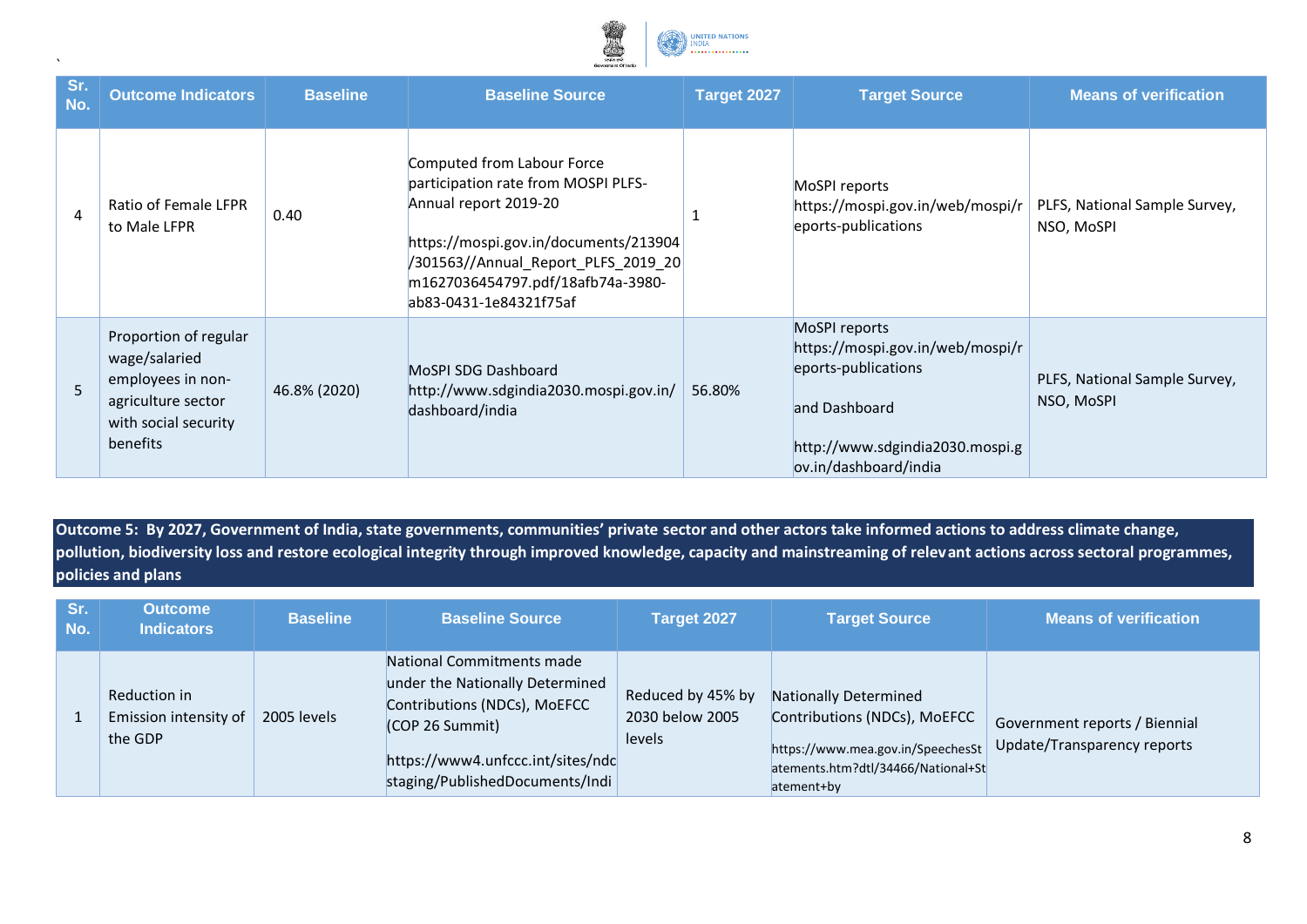

| Sr.<br>No.     | <b>Outcome</b><br><b>Indicators</b>                                        | <b>Baseline</b>                                                                                                                                                   | <b>Baseline Source</b>                                                                                                                                                                                                                                     | Target 2027                                                                                          | <b>Target Source</b>                                                                                                                                    | <b>Means of verification</b>     |
|----------------|----------------------------------------------------------------------------|-------------------------------------------------------------------------------------------------------------------------------------------------------------------|------------------------------------------------------------------------------------------------------------------------------------------------------------------------------------------------------------------------------------------------------------|------------------------------------------------------------------------------------------------------|---------------------------------------------------------------------------------------------------------------------------------------------------------|----------------------------------|
|                |                                                                            |                                                                                                                                                                   | a%20First/INDIA%20INDC%20TO%<br>20UNFCCC.pdf                                                                                                                                                                                                               |                                                                                                      | +Prime+Minister+Shri+Narendra+Mo<br>di+at+COP26+S ummit+in+Glasgow                                                                                      |                                  |
| 2              | Restoration of<br>degraded land<br>(hectares)                              | Approx. 9.8<br>million ha<br>restored (2015 -<br>baseline year)<br>estimated<br>baseline as per<br>MoEFCC Bonn<br>challenge report,<br>prepared by<br><b>IUCN</b> | National commitments made under<br>UNCCD, MoEFCC (UN 'High-Level<br>Dialogue on Desertification, Land<br>degradation and Drought)<br>Bonn challenge and India Report<br>https://portals.iucn.org/library/sites/lib<br>rary/files/documents/2018-026-En.pdf | 26 million hectares<br>by 2030                                                                       | National commitments made under<br>UNCCD, MOEFCC<br>https://pib.gov.in/Pressreleaseshare.<br>aspx?PRID=158 4542                                         | Government reports               |
| $\overline{3}$ | Reduction in air<br>pollution                                              | 2017 levels                                                                                                                                                       | National Clean Air Programme,<br>MoEFCC<br>https://moef.gov.in/wpcontent/uploads<br>/2019/05/NCAP_Report.pdf                                                                                                                                               | Reducing key air<br>pollutants PM10<br>and PM2.5 by 20-<br>30% by 2024,<br>relative to 2017<br>level | National Clean Air Programme,<br><b>MoEFCC</b><br>https://moef.gov.in/wpcontent/uplo<br>ads/2019/05/NCAP Report.pdf                                     | Government reports               |
| 4              | Reduction in plastic<br>pollution                                          | TBD                                                                                                                                                               | Plastic waste management Rules,<br><b>MoEFCC</b><br>http://www.mppcb.nic.in/proc/Plastic%<br>20Waste%2<br>0Management%20Rules,%202016%20E<br>nglish.pdf                                                                                                    | 100% compliance<br>with regulation on<br>single use plastic<br>product                               | Plastic waste management<br>Amendment Rules, 2021<br>https://cpcb.nic.in/uploads/plasticwa<br>ste/Notificatio n-12-08-2021.pdf                          | Government reports               |
| 5              | Proportion of<br>population using<br>safely managed<br>sanitation services | 46%                                                                                                                                                               | Swachh Bharat Mission, Ministry<br>of Jal Shakti,                                                                                                                                                                                                          | 100% (as per<br>government<br>commitment via SBM<br>by 2024)                                         | Swachh Bharat Mission, Ministry<br>of Jal Shakti<br>Please note NIF link (is lower on<br>sanitation ladder compared to<br>selected indicator, however): | Joint Monitoring Report for WASH |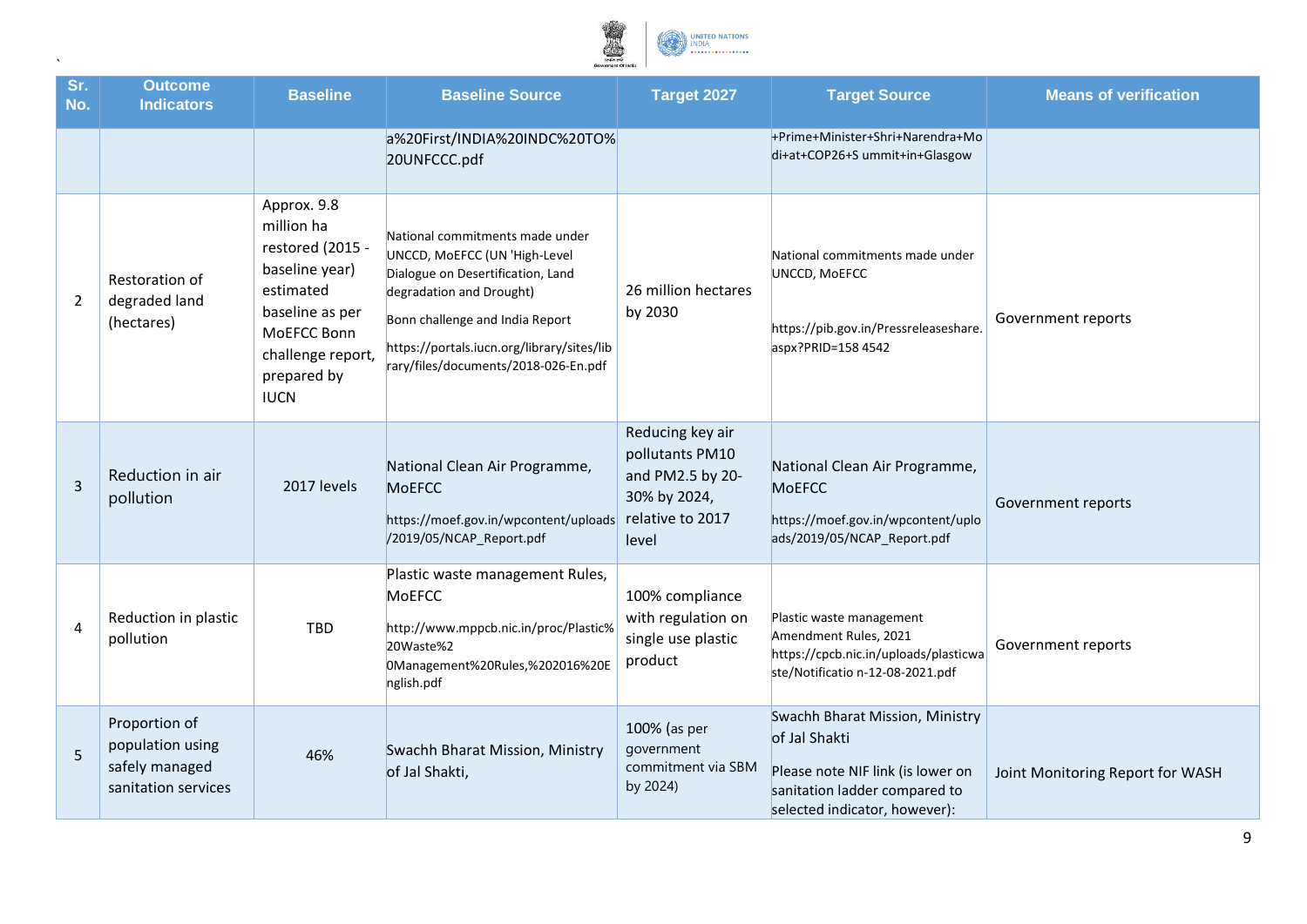

| Sr.<br>No. | <b>Outcome</b><br><b>Indicators</b>                                                                                     | <b>Baseline</b>      | <b>Baseline Source</b>                                                                                 | Target 2027                                                   | <b>Target Source</b>                                                                                                                                                                                                                           | <b>Means of verification</b>   |
|------------|-------------------------------------------------------------------------------------------------------------------------|----------------------|--------------------------------------------------------------------------------------------------------|---------------------------------------------------------------|------------------------------------------------------------------------------------------------------------------------------------------------------------------------------------------------------------------------------------------------|--------------------------------|
|            |                                                                                                                         |                      | Joint Monitoring Report for<br><b>WASH</b>                                                             |                                                               | https://mospi.gov.in/documents/<br>213904/0/SDG+Na<br>tional+Indicator+Framework.pdf/<br>6ea926e6-5346-<br>$d25c-d2a1-$<br>bd05883f3866?t=1594031858493<br>(Pg. 47)                                                                            |                                |
| 6          | Proportion of the<br>population using a<br>safely managed<br>drinking water<br>service at<br>community level<br>(rural) | 50.12%<br>(May 2022) | Jal Jeevan Mission, Ministry of Jal<br>Shakti<br>https://ejalshakti.gov.in/jjmreport/JJMI<br>ndia.aspx | 100% ((as per<br>government<br>commitment via JJM<br>by 2024) | Jal Jeevan Mission, Ministry of<br>Jal Shakti<br>https://mospi.gov.in/documents/<br>213904/0/SDG+Na<br>tional+Indicator+Framework.pdf/<br>6ea926e6-5346-<br>d25c-d2a1-<br>bd05883f3866?t=1594031858493<br>$(Pg. 47)$ (aligned with NIF Pg. 47) | NFHS / HH surveys / Sector MIS |
| 7          | Area under sustainable<br>agriculture                                                                                   | TBD                  | TBD.                                                                                                   | TBD                                                           | TBD                                                                                                                                                                                                                                            | Government reports             |
|            |                                                                                                                         |                      |                                                                                                        |                                                               |                                                                                                                                                                                                                                                |                                |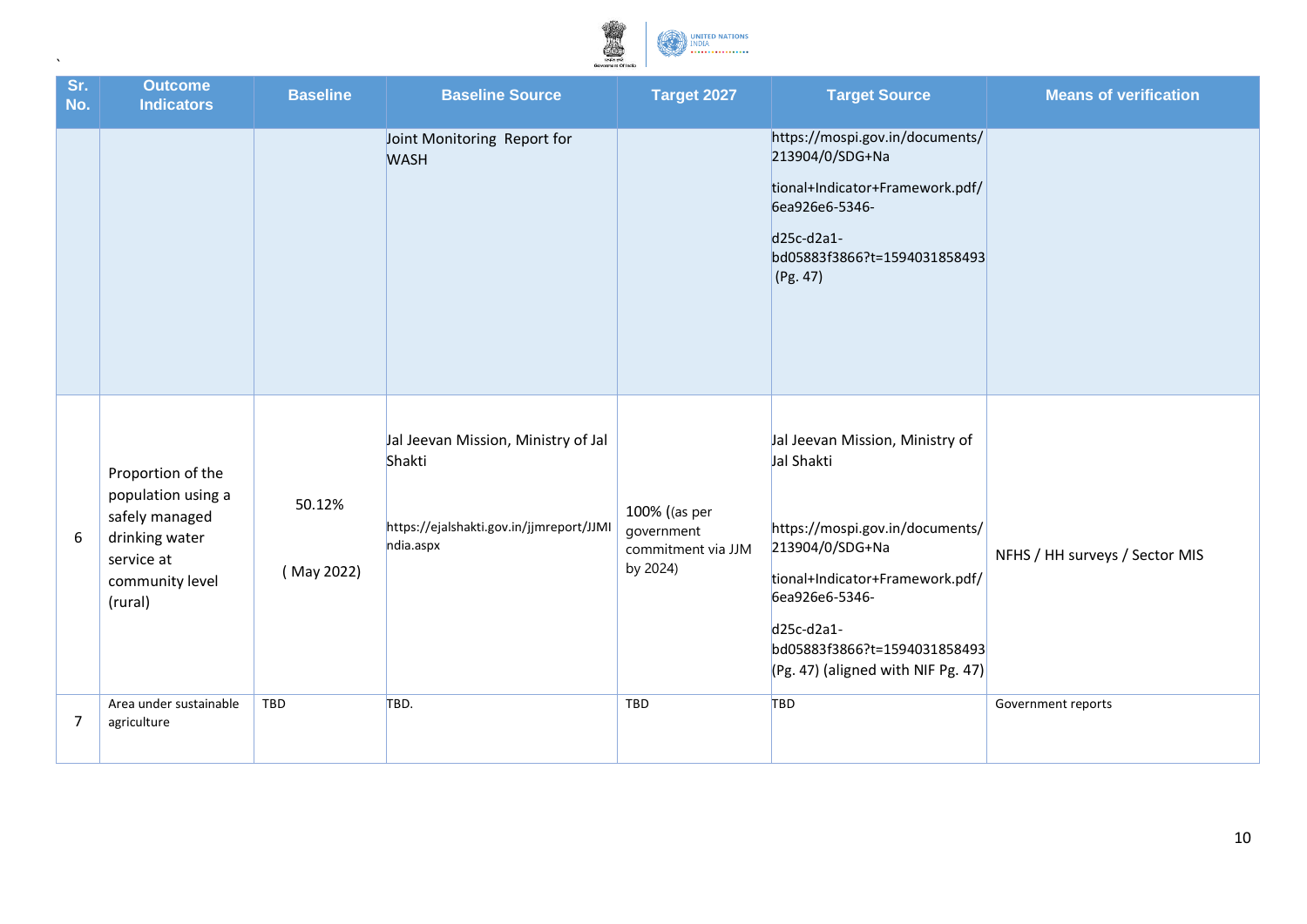

**Outcome 6: By 2027, a strengthened and more coordinated, inclusive, and accountable governance system is in place at the national and local levels enabling all people, especially most marginalised and vulnerable, to be protected, empowered, engaged, and enjoy human rights and social justice, and lead their lives with respect and dignity.**

| Sr. No.        | <b>Outcome indicators</b>                                                                                                                                        | <b>Baseline</b>                                                 | <b>Baseline Source</b>                                                                                                                              | Target 2027                                                                       | <b>Target Source</b>                                                                                                                                                                                      | <b>Means of Verification</b> |
|----------------|------------------------------------------------------------------------------------------------------------------------------------------------------------------|-----------------------------------------------------------------|-----------------------------------------------------------------------------------------------------------------------------------------------------|-----------------------------------------------------------------------------------|-----------------------------------------------------------------------------------------------------------------------------------------------------------------------------------------------------------|------------------------------|
| $\mathbf{1}$   | Number of states that<br>mainstream and<br>institutionalise SDGs into<br>a. State budgets and<br><b>Union Territories</b><br>b. Gender Budget<br>c. Child budget | a. 15 States<br>b. 8 States<br>c. 8 States                      | NITI Aayog                                                                                                                                          | a. 28 states<br>b. 12 states<br>c. 12 states                                      | GOI Annual Reports (2021)<br><b>State Budget Reports</b>                                                                                                                                                  | Gol and State Budget Reports |
| $\overline{2}$ | <b>National Reforms Action</b><br>Plan on SDGs developed<br>and implemented                                                                                      | 0                                                               | NITI Aayog                                                                                                                                          | $\mathbf{1}$                                                                      | NITI Aayog website                                                                                                                                                                                        | NITI Aayog                   |
| $\overline{3}$ | % of ever-married<br>women aged 18-49 who<br>have ever experienced<br>spousal physical or<br>sexual violence, including<br>SC/ST/OBC/Adolescent                  | W: 29.2%<br>Adol: 20.9%<br>SC: 34.7%<br>ST: 31.8%<br>OBC: 30.2% | NFHS-5<br>http://rchiips.org/nfh<br>s/NFHS-<br>5Reports/NFHS-<br>5 INDIA REPORT.pdf<br>p.666 table 15.11                                            | Ever married<br>women: 25%<br>Adol: 16.9%<br>SC: 28.7%<br>ST: 28.2%<br>OBC: 25.2% | There are no official<br>Government targets for this<br>indicator. Targets are set<br>based on trends from NFHS-4<br>to 5, assuming same rates of<br>decline from NFHS-4 to 5<br>would continue till 2027 | NFHS and Government reports  |
| 4              | % of women age 20-24<br>years married or in a<br>union before age 18<br>years, including<br>SC/ST/OBC                                                            | W: 23.3%<br>SC: 24.9%<br>ST: 25.8%<br>OBC: 20.9%                | NFHS-5<br>http://rchiips.org/nfh<br>s/NFHS-<br>5Reports/NFHS-<br>5_INDIA_REPORT.pdf<br>p.217 table 6.2<br>The disaggregation by<br>SC/ST and OBC is | W: 19.8%<br>SC: 23%<br>ST: 21.8%<br>OBC: 18.9%                                    | There are no official<br>Government targets for this<br>indicator. Targets are set<br>based on trends from NFHS-4<br>to 5, assuming same rates of<br>decline from NFHS-4 to 5<br>would continue till 2027 | NFHS and Government reports  |